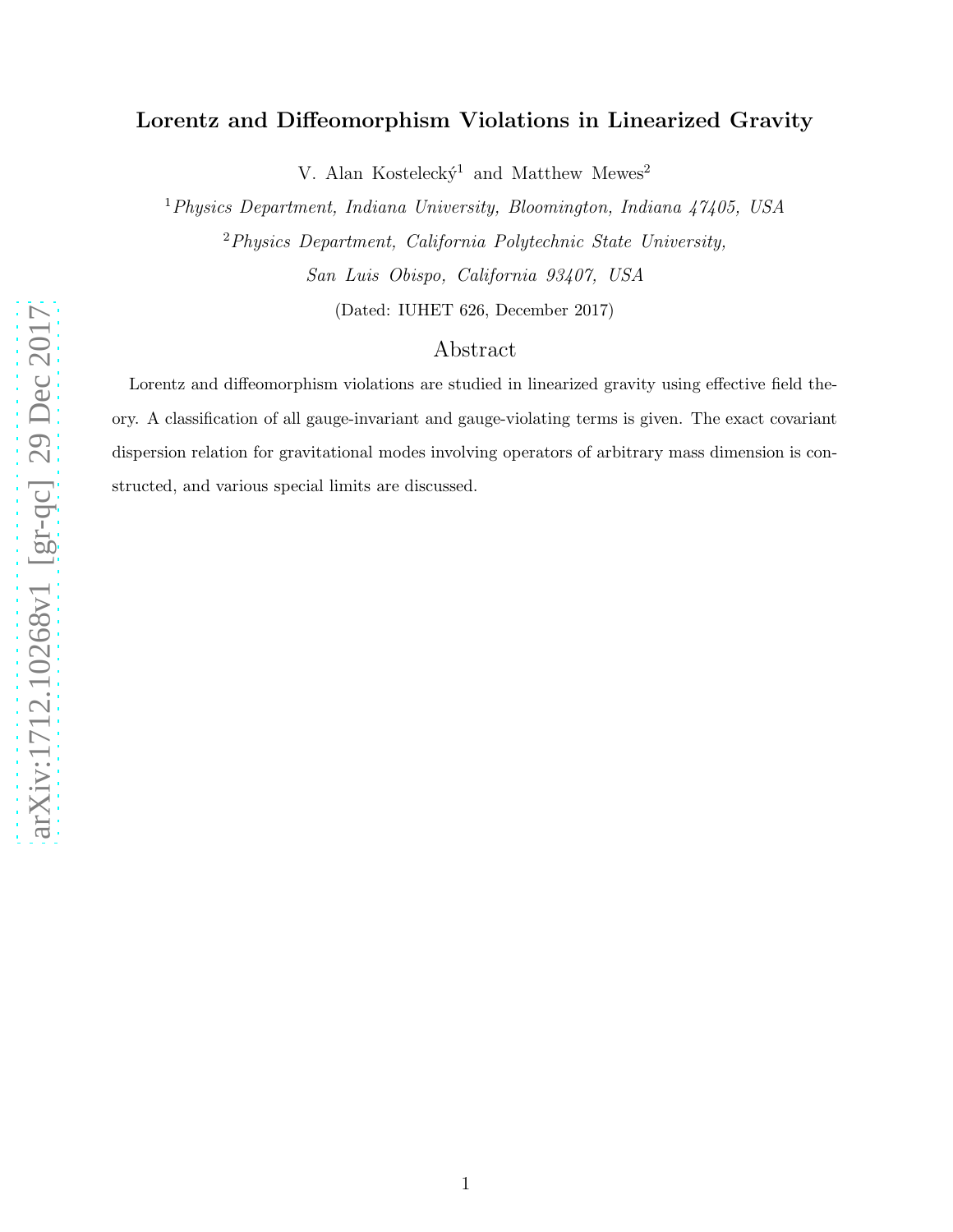The foundational symmetries of General Relativity (GR) include diffeomorphisms and local Lorentz transformations. The former act on the spacetime manifold, while the latter act in the tangent space. These two types of transformations are partially linked through the vierbein, which provides a tool for moving objects between the manifold and the tangent space. The proposal that Lorentz invariance might be broken in an underlying theory of gravity and quantum physics such as strings [1, 2] naturally raises various questions about the relationship between diffeomorphism violation and Lorentz violation and about the associated phenomenological signals. These questions can be studied independently of specific models using gravitational effective field theory [3]. Here, following a brief summary of the current status and results, we develop a model-independent framework for studying these issues in linearized gravity. This limit provides a comparatively simple arena for exploration, and it is crucial for experimental analyses of gravitational waves and of gravitation in the Newton and post-Newton limits.

A generic treatment of Lorentz violation in Minkowski spacetime in the absence of gravity is comparatively straightforward using effective field theory [4]. In this context, the role of diffeomorphisms and local Lorentz transformations is played by translations and Lorentz transformations that act globally and combine to form the Poincaré group. The two symmetries can be broken independently, and a physical breaking of either one can be represented in terms of nonzero background fields in an effective field theory. The breaking of either can be spontaneous or explicit. Spontaneous breaking occurs when the background is dynamical, which means that it must satisfy the equations of motion and that it comes with fluctuations in the form of Nambu-Goldstone modes [5] and possibly also massive modes. In most applications of spontaneous breaking, the background satisfies the equations of motion in vacuum and can therefore be viewed as the vacuum expectation value. In contrast, explicit breaking is a consequence of a prescribed background, which is typically off shell and has no associated fluctuations. Much of the phenomenological literature investigating Lorentz violation in Minkowski spacetime assumes for simplicity that global spacetime translations are preserved in an approximately local inertial frame, canonically taken to be the Sun-centered frame [6]. This guarantees conservation of energy and momentum, so phenomenological signals are restricted to violations of the conservation laws for generalized angular momenta. A large body of experimental studies constrains this type of Lorentz violation [7].

In the presence of gravity, the situation becomes more involved. One complication arises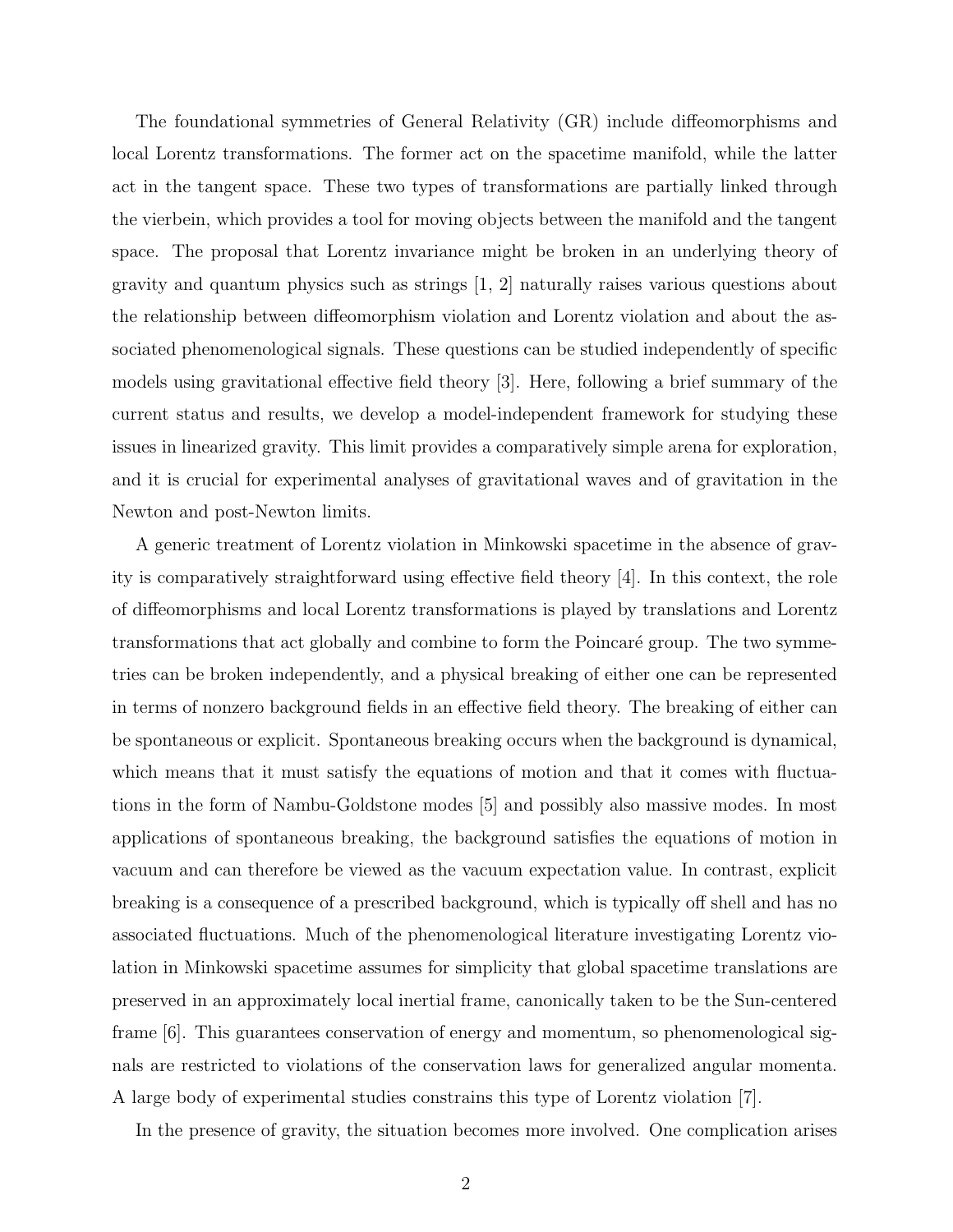because diffeomorphisms and local Lorentz transformations act on objects in different spaces that can be linked via the vierbein, which can relate the corresponding violations. In the case of spontaneous breaking, for example, the vacuum expectation values are on shell and a nonzero background on the spacetime manifold implies one in the tangent space and vice versa. As a result, diffeomorphism violation occurs if and only if local Lorentz violation does [8]. More intuitively, local Lorentz violation can be understood as a background direction dependence in a local freely falling frame [3]. Transporting this to the spacetime manifold via the vierbein then guarantees the existence of a direction dependence on the spacetime manifold and hence diffeomorphism violation.

Another complication for gravity concerns conservation laws and arises from the difference between spontaneous and explicit breaking. In general, a theory invariant under local transformations comes with covariantly conserved currents [9]. In spontaneous breaking, the full theory remains invariant under the transformations and the symmetry is only hidden [10]. The currents remain conserved even though the background is unchanged by the transformations because the background fluctuations transform in a nonstandard way to compensate. This contrasts with explicit breaking, when the current conservation laws fail to hold.

In GR, local Lorentz invariance implies symmetry of the energy-momentum tensor while diffeomorphism invariance implies its covariant conservation [11]. In theories with spontaneous diffeomorphism and local Lorentz violation, these current-conservation laws are unaffected: an energy-momentum tensor for the full theory remains covariantly conserved and it is always possible to make it symmetric [3]. However, if explicit breaking occurs, then there is no guarantee that the energy-momentum tensor is explicitly conserved or symmetric, and as a result a theory with explicit breaking can be inconsistent or require reformulation within Finsler geometry [3, 12]. For sufficiently involved models, this situation can be rescued by the additional modes that appear in theories with explicit diffeomorphism and local Lorentz violation [13]. These additional modes arise because in explicit breaking it becomes impossible to remove all four diffeomorphism degrees of freedom and six local Lorentz degrees of freedom from the vierbein. In some models, these additional modes can be constrained to restore the covariant conservation and symmetry of the energy-momentum tensor. The additional modes are the counterparts in explicit breaking of the Nambu-Goldstone modes appearing in spontaneous breaking. Indeed, they can be understood as Nambu-Goldstone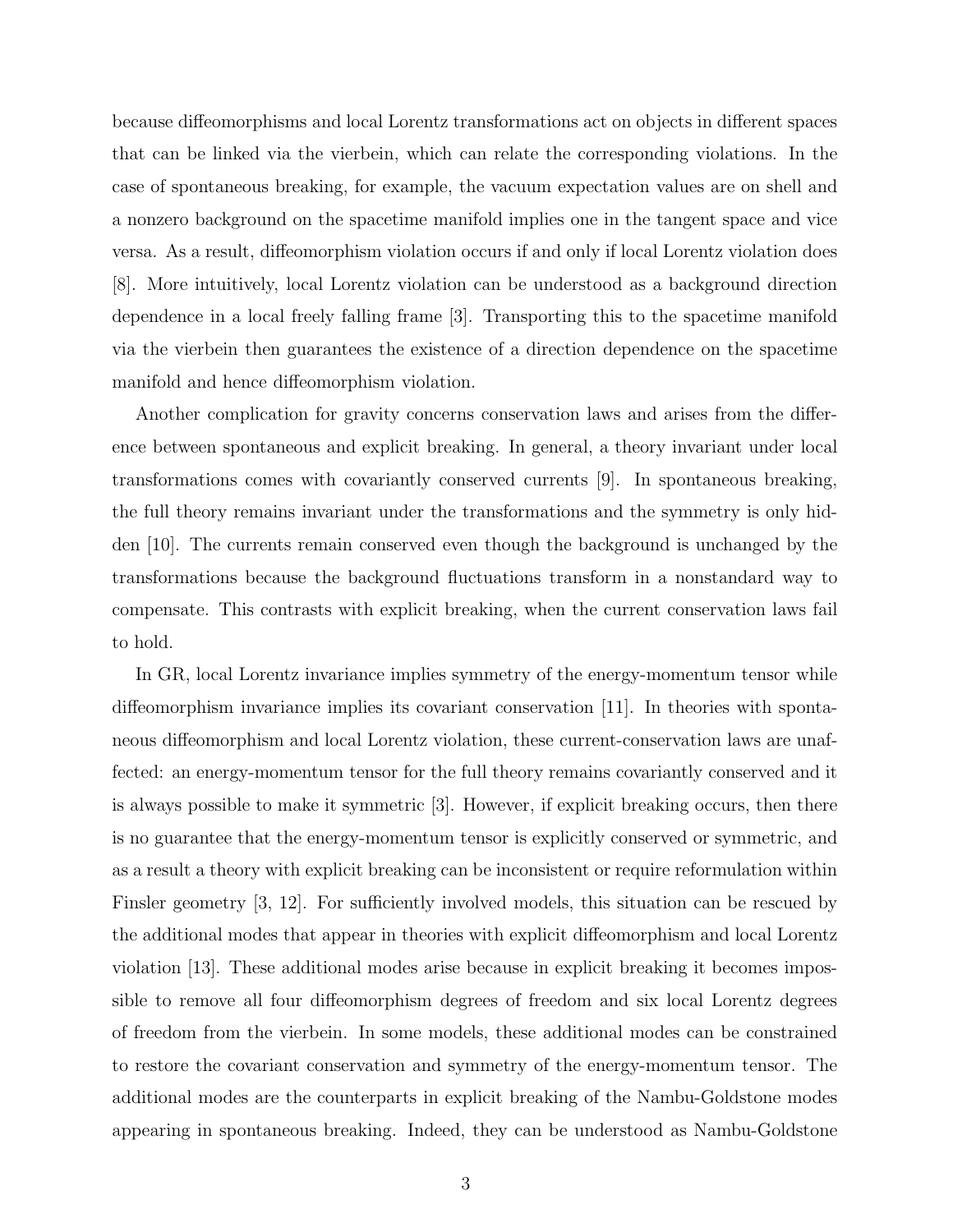excitations of Stueckelberg fields [14, 15].

The above results have several implications for the phenomenology of diffeomorphism and local Lorentz violations in gravity. If the breaking is explicit, the challenge lies in establishing the consistency of theory and, if achieved, then in determining the effects of the additional modes on observational signals. In contrast, if the breaking is spontaneous, the Nambu-Goldstone and massive fluctuations can play the role of new forces affecting the phenomenology and so must be taken into account in analyzing experimental signals. Model-independent techniques for this have been developed both in the pure-gravity and in the matter-gravity sectors [16–26] and applied to obtain model-independent constraints on diffeomorphism and local Lorentz violation in gravity from a variety of experimental tests [7, 27–56].

An alternative model-independent approach to studing both spontaneous and explicit diffeomorphism and local Lorentz violation uses linearized effective field theory for gravity, formulated to incorporate gauge and Lorentz violation [46]. In this context, gauge transformations are linearized diffeomorphisms of the metric fluctuation. This technique yields an explicit construction and classification of the general quadratic Lagrange density in effective field theory with gauge invariance at linearized level. It also permits construction of the general covariant dispersion relation and investigation of the properties of the corresponding gravitational modes. These results have been applied to obtain model-independent constraints on linearized coefficients for Lorentz violation using gravitational waves [46, 51] and tests of gravity at short range [52, 53]. In the present work, we extend this approach to explicit gauge breaking. We construct and classify all possible terms for the quadratic Lagrange density in gravitational effective field theory with explicit gauge violation, and we derive the corresponding covariant dispersion relation required for experimental applications.

To perform the linearization, we expand the dynamical metric  $g_{\mu\nu}$  in a flat-spacetime background with Minkowski metric,  $g_{\mu\nu} = \eta_{\mu\nu} + h_{\mu\nu}$ . A generic term of mass dimension  $d \geq 2$  in the Lagrange density for the linearized gravitational effective field theory can then be written as

$$
\mathcal{L}_{\mathcal{K}^{(d)}} = \frac{1}{4} h_{\mu\nu} \hat{\mathcal{K}}^{(d)\mu\nu\rho\sigma} h_{\rho\sigma},\tag{1}
$$

where  $\widehat{\mathcal{K}}^{(d)\mu\nu\rho\sigma}$  is the product of a coefficient  $\mathcal{K}^{(d)\mu\nu\rho\sigma\epsilon_1\epsilon_2...\epsilon_{d-2}}$  with  $d-2$  derivatives  $\partial_{\varepsilon_1}\partial_{\varepsilon_2}\dots\partial_{\varepsilon_{d-2}}$ . The coefficients  $\mathcal{K}^{(d)\mu\nu\rho\sigma\varepsilon_1\varepsilon_2\dots\varepsilon_{d-2}}$  have mass dimension  $4-d$  and are assumed constant and small. The complete traces of these coefficients control Lorentz-invariant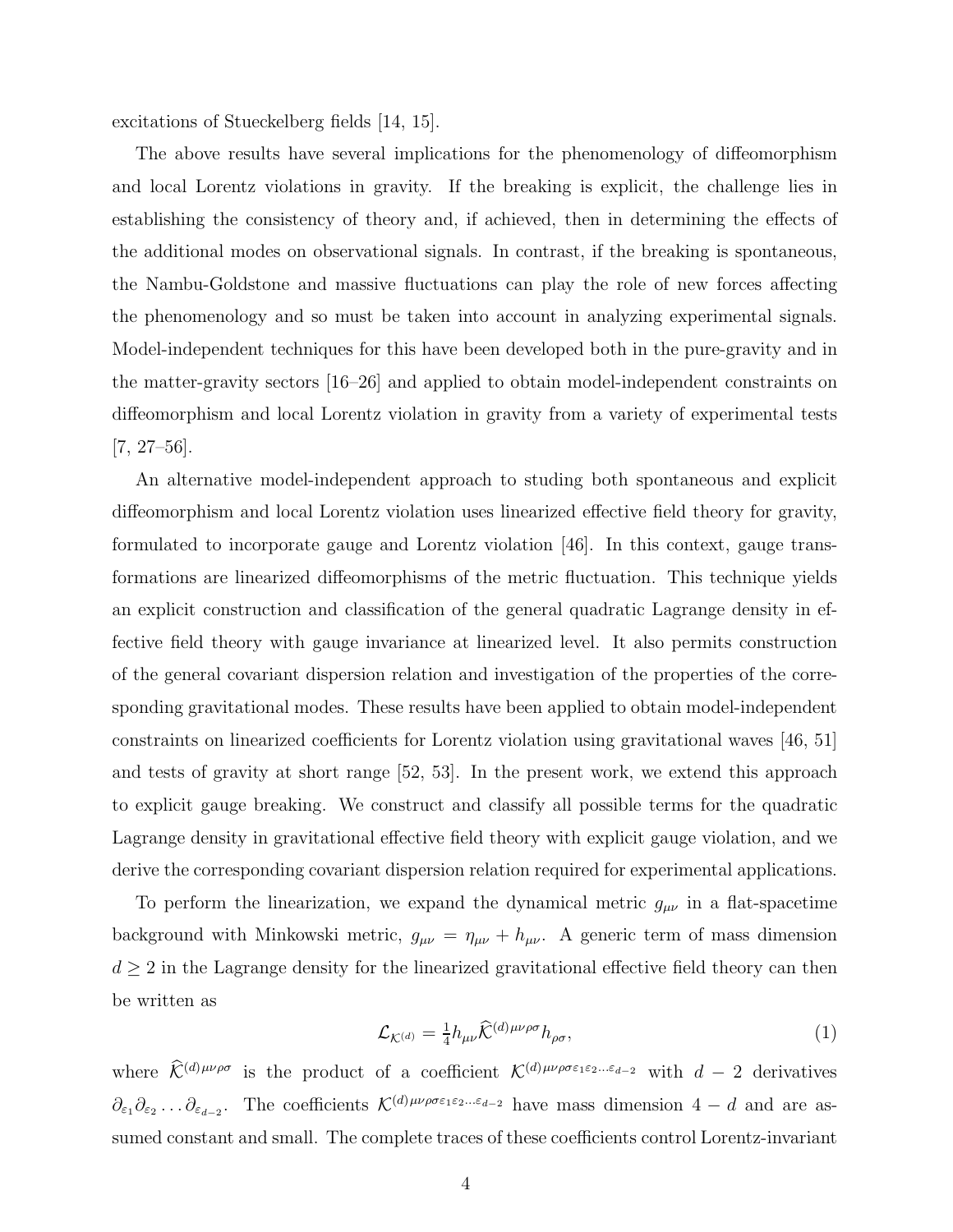terms in  $\mathcal{L}_{K(d)}$ , while the other components govern Lorentz violation. To contribute nontrivially to the equations of motion, the operator  $\widehat{\mathcal{K}}^{(d)\mu\nu\rho\sigma}$  must satisfy the requirement  $\hat{\mathcal{K}}^{(d)(\mu\nu)(\rho\sigma)} \neq \pm \hat{\mathcal{K}}^{(d)(\rho\sigma)(\mu\nu)}$ , where the upper sign holds for odd d and the lower one for even d.

The action is invariant under the usual gauge transformations  $h_{\mu\nu} \to h_{\mu\nu} + \partial_\mu \xi_\nu + \partial_\nu \xi_\mu$ when the condition  $\widehat{\mathcal{K}}^{(d)(\mu\nu)(\rho\sigma)}\partial_{\nu} = \pm \widehat{\mathcal{K}}^{(d)(\rho\sigma)(\mu\nu)}\partial_{\nu}$  holds. Assuming this condition, the operators  $\widehat{\mathcal{K}}^{(d)\mu\nu\rho\sigma}$  can be constructed explicitly, using standard methods in group theory [57]. They are found to span three representation classes [46]. For the present work, we have extended this construction by relaxing the requirement of gauge invariance. Decomposing the operator  $\widehat{\mathcal{K}}^{(d)\mu\nu\rho\sigma}$  into irreducible pieces then yields another 11 representation classes. This shows that a total of only 14 independent classes of operators can appear in any linearized gravitational effective field theory, whether or not the Lorentz and gauge invariances hold. These 14 classes therefore characterize all possible phenomenological effects in linearized gravity, including effects on the propagation of gravitational waves and in the Newton and post-Newton limits.

To simplify the notation in what follows, we denote indices contracted into a derivative as a circle index  $\circ$ , with *n*-fold contractions denoted as  $\circ^n$ . With this convention, the generic operator  $\widehat{\mathcal{K}}^{(d)\mu\nu\rho\sigma}$  can be written as  $\widehat{\mathcal{K}}^{(d)\mu\nu\rho\sigma} = \mathcal{K}^{(d)\mu\nu\rho\sigma\circ^{d-2}}$ . Also, we denote the 14 representation classes as indicated in the first column of Table I. To obtain the term in the Lagrange density (1) associated to a given class, it suffices to replace  $\widehat{\mathcal{K}}^{(d)\mu\nu\rho\sigma}$  with the operator listed. The second column displays the index symmetries of each class using Young tableaux. The Table also lists some properties of each class. The third column indicates whether the operator is fully gauge invariant, and the fourth column displays the handedness under CPT of the associated term in the Lagrange density. Each class can occur only for even or for odd d and for d above a minimal value, as shown in the next column. The final column lists the total number of independent components appearing in the coefficient  $\mathcal{K}^{(d)\mu\nu\rho\sigma\varepsilon_1\varepsilon_2...\varepsilon_{d-2}}$  for fixed d.

The quadratic approximation  $\mathcal{L}_0$  to the Lagrange density for the Einstein-Hilbert action can conveniently be written in the form

$$
\mathcal{L}_0 = \frac{1}{4} \epsilon^{\mu \rho \alpha \kappa} \epsilon^{\nu \sigma \beta \lambda} \eta_{\kappa \lambda} h_{\mu \nu} \partial_{\alpha} \partial_{\beta} h_{\rho \sigma}.
$$
\n
$$
\tag{2}
$$

This gauge- and Lorentz-invariant term is constructed from a piece of the coefficient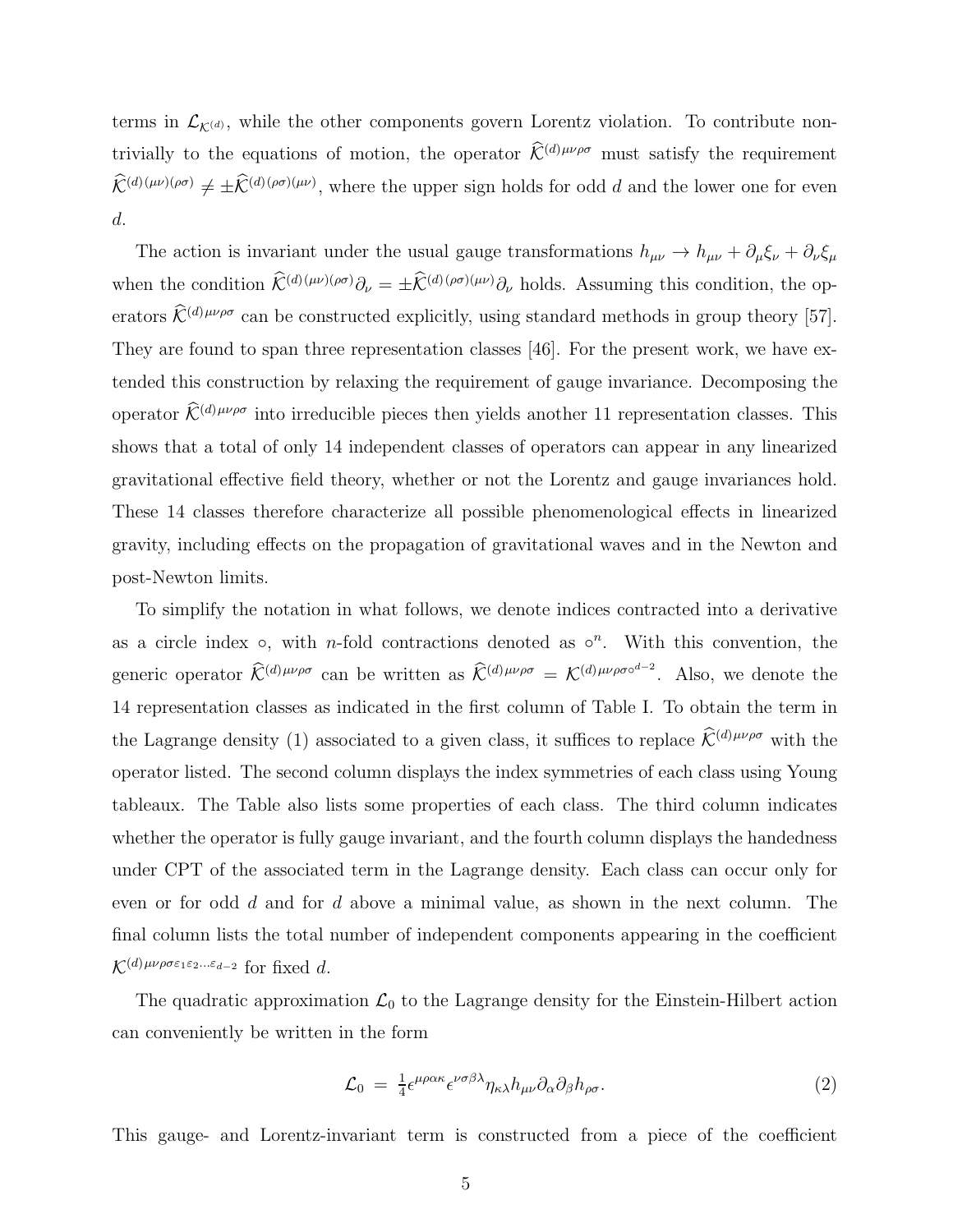|                                                            |                                                                                              | Gauge                  |      |                  |                                                          |
|------------------------------------------------------------|----------------------------------------------------------------------------------------------|------------------------|------|------------------|----------------------------------------------------------|
| Operator $\widehat{\mathcal{K}}^{(d)\,\mu\nu\rho\sigma}$   | Tableau                                                                                      | invariant              | CPT  | $\boldsymbol{d}$ | Number                                                   |
| $s^{(d)\mu\rho\circ\nu\sigma\circ\circ^{d-4}}$             | $\nu$<br>$\rho   \sigma$<br>$\circ$<br>$\circ$                                               | yes                    | even | even, $\geq 4$   | $(d-3)(d-2)(d+1)$                                        |
| $s^{(d,1)\mu\rho\nu\sigma\circ^{d-2}}$                     | $\overline{\rho}$<br>$\overline{\sigma}$                                                     | $\mathop{\mathrm{no}}$ | even | even, $\geq 2$   | $(d-1)(d+2)(d+3)$                                        |
| $s^{(d,2)\mu\rho\circ\nu\sigma\circ\circ^{d-4}}$           | $\circ$<br>$\frac{\rho}{\rho}$                                                               | $\mathop{\mathrm{no}}$ | even | even, $\geq 4$   | $\frac{4}{3}(d-2)d(d+2)$                                 |
| $q^{(d)\mu\rho\circ\nu\circ\sigma\circ\circ^{d-5}}$        | $\sigma$<br>$\overline{\circ}$<br>$\frac{\rho}{\circ}$                                       | yes                    | odd  | $odd, \geq 5$    | $\frac{5}{2}(d-4)(d-1)(d+1)$                             |
| $q^{(d,1)\mu\rho\nu\sigma\circ\circ^{d-3}}$                | $\sigma$   $\circ$   $\cdots$<br>$\frac{\mu}{\rho}$<br>$\nu$                                 | no                     | odd  | $odd, \geq 3$    | $\frac{1}{2}(d+1)(d+3)(d+4)$                             |
| $q^{(d,2)\mu\rho\nu\circ\sigma\circ^{d-3}}$                | $\sigma$<br>$\sim$ $\sim$ $\sim$<br>$\overline{\circ}$<br>$\overline{\rho}$                  | no                     | odd  | $odd, \geq 3$    | $(d-1)(d+2)(d+3)$                                        |
| $q^{(d,3)\mu\rho\circ\nu\sigma\circ^{d-3}}$                | $\nu  \sigma  \cdots$<br>$\frac{\mu}{\rho}$<br>$\overline{\circ}$                            | no                     | odd  | $odd, \geq 3$    | $\frac{1}{2}d(d+1)(d+3)$                                 |
| $q^{(d,4)\mu\rho\nu\circ\sigma\circ\circ\circ^{d-5}}$      | $\circ$<br>$\cdots$<br>$\nu$<br>$\sigma$<br>$\frac{\mu}{\rho}$<br>$\circ$ $\circ$            | $\mathop{\mathrm{no}}$ | odd  | $odd, \geq 5$    | $\frac{5}{3}(d-3)(d+1)(d+2)$                             |
| $q^{(d,5)\mu\rho\circ\nu\circ\sigma\circ\circ^{d-5}}$      | $\sigma$   $\circ$   $\cdots$<br>$\nu$<br>$\overline{\rho}$<br>$\overline{\circ}$<br>$\circ$ | $\mathop{\mathrm{no}}$ | odd  | $odd, \geq 5$    | $\frac{4}{3}(d-2)d(d+2)$                                 |
| $k^{(d)\mu\circ\nu\circ\rho\circ\sigma\circ\circ^{d-6}}$   | $\rho$<br>$\sigma$<br>$\nu$<br>$\overline{\circ}$<br>$\circ$<br>$\circ$<br>$\circ$           | yes                    | even | even, $\geq 6$   | $\frac{5}{2}(d-5)d(d+1)$                                 |
| $k^{(d,1)\mu\nu\rho\sigma\circ^{d-2}}$                     | $\rho \sigma \cdots$<br>$\mu$<br>$\nu$                                                       | $\mathop{\mathrm{no}}$ | even | even, $\geq 2$   | $\frac{1}{6}(d+3)(d+4)(d+5)$                             |
| $k^{(d,2)\mu\circ\nu\rho\sigma\circ\circ^{d-4}}$           | $\sigma$  0 <br>$\cdot$<br>$\mu$<br>$\overline{\circ}$                                       | $\mathop{\mathrm{no}}$ | even | even, $\geq 4$   | $\frac{1}{2}(d+1)(d+3)(d+4)$                             |
| $k^{(d,3)\mu\circ\nu\circ\rho\sigma\circ^{d-4}}$           | $\rho$<br>$ \sigma  \cdots$<br>$\nu$<br>$\overline{\circ}$<br>$\circ$                        | $\mathop{\mathrm{no}}$ | even | even, $\geq 4$   | $(d-1)(d+2)(d+3)$                                        |
| $k^{(d,4)\mu\circ\nu\circ\rho\circ\sigma\circ\circ^{d-6}}$ | $\sigma$<br>$\circ$<br>$\ldots$<br>$\mu$<br>$\circ$<br>$\circ$<br>$\circ$                    | no                     | even |                  | even, $\geq 6 \left  \frac{5}{3}(d-3)(d+1)(d+2) \right $ |

TABLE I: Operators in the quadratic action for linearized gravity.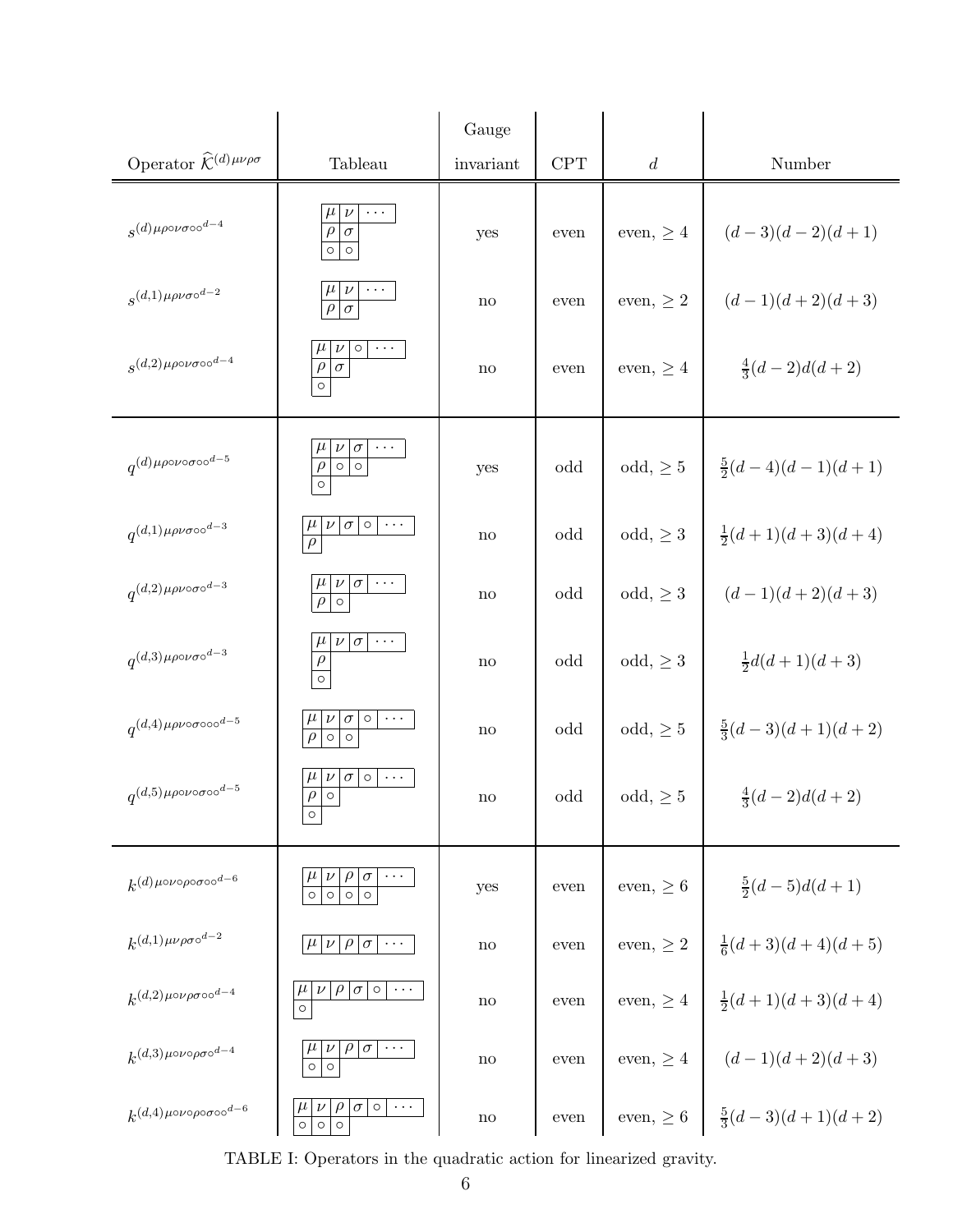$s^{(4)\mu\rho\alpha\nu\sigma\beta}$  in the first line of Table I. The complete Lagrange density incorporating all the operators in Table I can then be expressed as

$$
\mathcal{L} = \mathcal{L}_0 + \frac{1}{4} h_{\mu\nu} \sum_{\mathcal{K},d} \widehat{\mathcal{K}}^{(d)\,\mu\nu\rho\sigma} h_{\rho\sigma},\tag{3}
$$

where the sum is over all the representation classes  $\widehat{\mathcal{K}}^{(d)\mu\nu\rho\sigma}$  shown in Table I and also over all allowed dimensions d for each class. Larger values of d introduce higher powers of momenta and so the corresponding terms in the effective field theory are expected to be more suppressed. In practice, to avoid possible issues with interpretation of the infinite sum of terms, the sum over d can be truncated at some value or restricted to specific choices of d.

The equations of motion for the metric fluctuation  $h_{\mu\nu}$  can be found from the Lagrange density. Performing Fourier transforms to convert to momentum space, where  $\partial_{\mu} \to i p_{\mu}$ , the equations of motion can be written in the form

$$
M_{\kappa\lambda}{}^{\mu\nu}h_{\mu\nu} = 0.\tag{4}
$$

The operator  $M_{\kappa\lambda}{}^{\mu\nu} = M_{\kappa\lambda}{}^{\mu\nu}(p)$  can be understood as a square  $10 \times 10$  matrix that acts on a 10-component vector  $h_{\mu\nu}$ . If no gauge invariances are present, the dispersion relation for the gravitational modes is obtained by setting the determinant of the matrix to zero. However, in the presence of partial or full gauge invariance, finding a dispersion relation for the physical modes is more complicated because  $M_{\kappa\lambda}^{\mu\nu}$  contains a null space. Nonetheless, a covariant dispersion relation can be found using methods from exterior algebra, as we show next. The technique presented here is a generalization of the method developed by us for the study of the photon sector of the SME [58] and independently by Itin for studies of premetric electrodynamics [59].

The key idea is to treat  $h_{\mu\nu}$  as an element of a 10-dimensional complex vector space and  $M_{\kappa\lambda}^{\mu\nu}$  as a linear map on the space. To keep the discussion general, we work with an N-dimensional complex vector space V and the exterior algebra  $\wedge$ V over V. In terms of an arbitrary set of basis vectors  $\{v^a\}, a = 1, 2, ..., N$ , we write an *n*-vector  $\omega$  as

$$
\omega = \frac{1}{n!} \omega_{a_1 a_2 \dots a_n} v^{a_1} \wedge v^{a_2} \wedge \dots \wedge v^{a_n}, \tag{5}
$$

and take its Hodge dual  $*\omega$  to have components given by

$$
(*\omega)^{a_1...a_{N-n}} = \frac{1}{n!} \epsilon^{a_1...a_{N-n}b_1...b_n} \omega_{b_1...b_n}.
$$
 (6)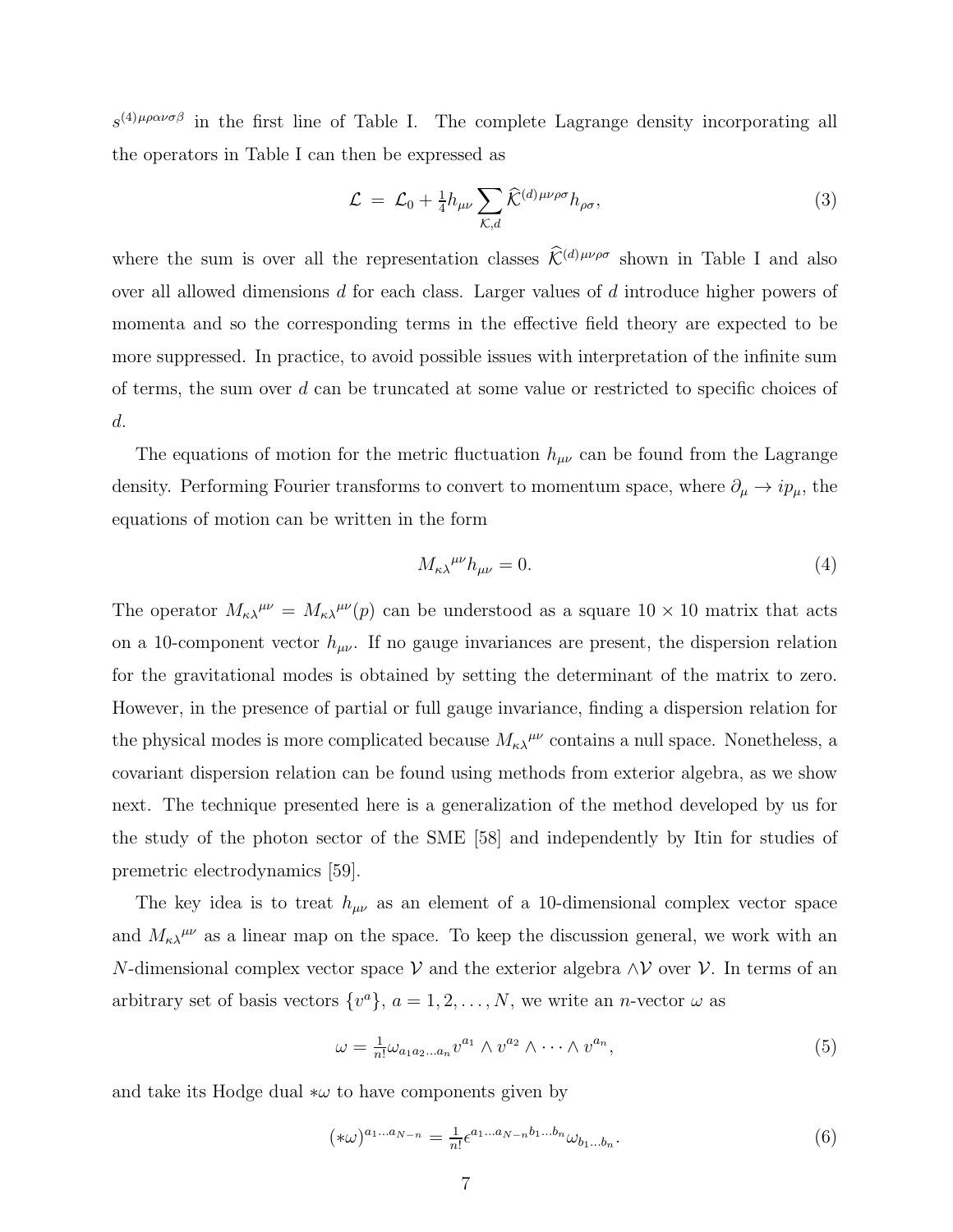Given a linear map  $M: V \to V$  taking an arbitrary vector  $x \in V$  to a vector  $y = M \cdot x$ , we can construct a natural linear map  $\wedge^n M$  between *n*-vectors. For *n* arbitrary vectors  ${x^1, x^2, \ldots, x^n}$ , we define

$$
y^{1} \wedge y^{2} \wedge \cdots \wedge y^{n} = \wedge^{n} M(x^{1} \wedge x^{2} \wedge \cdots \wedge x^{n}). \tag{7}
$$

In components this gives

$$
(\wedge^n M)_{a_1 a_2 \dots a_n}^{b_1 b_2 \dots b_n} = \frac{1}{n!} M_{[a_1}^{b_1} M_{a_2}^{b_2} \dots M_{a_n]}^{b_n}.
$$
 (8)

Let r be the rank of M and let s be the dimension of the null space, so  $r+s=N$ . Denote the null space of M by S and its complement by R, so that  $V = \mathcal{R} \oplus \mathcal{S}$ . Let  $\{z^1, \ldots, z^s\}$  be a set of vectors spanning S, and let  $\{x^1, \ldots, x^r, z^1, \ldots, z^s\}$  span V. Any *n*-vector can then be expressed as a linear combinations of wedge products of n of these vectors. This implies that  $\wedge^n M = 0$  for  $r < n$ . Also, the rank of  $\wedge^n M$  for  $n ≤ r$  is  $\binom{r}{n}$  because the dimension of the image of  $\wedge^n M$  matches the number of *n*-vectors constructed from the vectors  $\{x^1, \ldots, x^r\}$ . In particular, while the map M is rank r, the map  $\wedge^r M$  is rank 1.

The dual map  $*\wedge^r M$  can be constructed using the Hodge dual (6). However, both  $\wedge^r M$ and  $\star \wedge^{r}M$  incorporate a null space, which complicates the derivation of the dispersion relation. To account explicitly for the null space of  $\wedge^n M$ , we can work instead with a modified dual  $\star \wedge^n M$ . Introducing  $\zeta = \star (z^1 \wedge \cdots \wedge z^s)$ , some consideration reveals that we can write

$$
(\wedge^n M)_{a_1...a_n}^{b_1...b_n} = \frac{1}{(r-n)!} \frac{1}{(r-n)!} \zeta^*_{a_1...a_n c_1...c_{r-n}} \zeta^{b_1...b_n d_1...d_{r-n}} (\star \wedge^n M)_{d_1...d_{r-n}}^{c_1...c_{r-n}}.
$$
 (9)

In the special case where  $n = r$ , we see that  $\star \wedge^r M$  is a scalar obeying  $\wedge^r M = \star \wedge^r M \zeta^* \otimes \zeta$ , which implies

$$
\wedge^r M = \text{tr}(\wedge^r M) \frac{\zeta^* \otimes \zeta}{\zeta^* \cdot \zeta}.
$$
\n(10)

The inverse relation for the modified dual can be obtained from Eq. (9). After some manipulation, we find

$$
(\star \wedge^{n} M)_{b_{1}...b_{r-n}}{}^{a_{1}...a_{r-n}} = \left(\frac{r!}{n!\zeta^{*}\zeta}\right)^{2} \zeta^{a_{1}...a_{r-n}c_{1}...c_{n}} \zeta^{*}_{b_{1}...b_{r-n}d_{1}...d_{n}} (\wedge^{n} M)_{c_{1}...c_{n}}{}^{d_{1}...d_{n}}.
$$
 (11)

For the case  $\mathcal{S} = \emptyset$  so that  $\mathcal{V} = \mathcal{R}$ , the modified dual  $\star \wedge^n M$  reduces to the usual dual  $\star \wedge^n M$ . Taking instead  $r = n$  yields the modified scalar dual

$$
\star \wedge^r M = (\zeta^* \cdot \zeta)^{-1} \text{tr}(\wedge^r M) = |\zeta \cdot \zeta|^{-2} \zeta^* \cdot \wedge^r M \cdot \zeta. \tag{12}
$$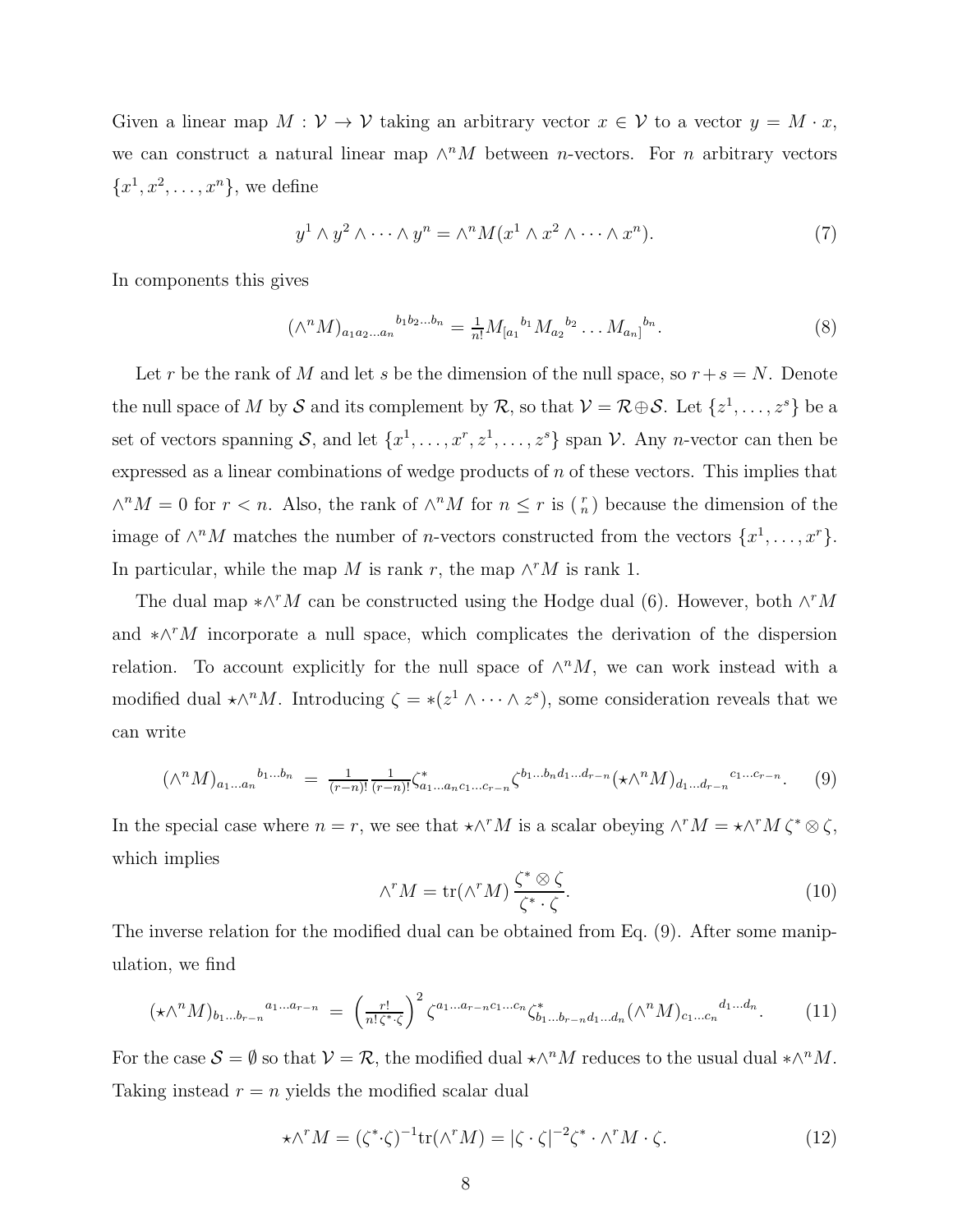Note that since the modified scalar dual  $\star \wedge^r M$  contains inverse powers of  $\zeta^* \cdot \zeta$ , one might naively expect a singularity when  $\zeta^* \cdot \zeta = 0$ . However, continuity and the relation  $\wedge^r M =$  $\star \wedge^r M \zeta^* \otimes \zeta$  guarantee that  $\star \wedge^r M$  remains finite for nonzero  $\zeta$ . Similarly, although  $\star \wedge^n M$ may contain divergences, they cannot contribute to  $\wedge^n M$  in Eq. (9).

Our goal is to obtain the exact covariant dispersion relation from equations of motion of the form  $M \cdot x = 0$ , where M depends on the momentum  $p^{\mu}$ , while allowing for a possible nontrivial null space of  $M$ . Typically, we are interested in situations where it is convenient to split M into two pieces,  $M = M_0 + \delta M$ . This is useful, for instance, when  $M_0$  is a standard expression or when calculations with  $M_0$  can be performed in closed form. In many applications the Lorentz violation can be taken small, in which case the Lorentzviolating terms can be placed in  $\delta M$  and treated perturbatively. Note that the null spaces of  $M$ ,  $M_0$ , and  $\delta M$  may all differ, but the null space of any one must contain the intersection of the null spaces of the other two.

To fix notation, suppose  $M_0$  has rank r and M has rank r'. Let the null space S of  $M_0$ be spanned by vectors  $\{z^1, \ldots, z^s\}$ , and let the null space  $\mathcal{S}'$  of M be spanned by vectors  $\{z'^1,\ldots,z'^{s'}\}.$  Define  $\zeta = * (z^1 \wedge \cdots \wedge z^s)$  and  $\zeta' = * (z'^1 \wedge \cdots \wedge z'^{s'}),$  and let  $*\wedge^n M$  be the modified dual (11) constructed with  $\zeta$  and  $\star' \wedge^n M$  be the modified dual constructed with  $\zeta'$ . Vectors in the null space S represent trivial pure-gauge solutions of  $M_0 \cdot x = 0$ , while vectors in  $S'$  represent trivial solutions of  $M \cdot x = 0$ .

We seek nontrivial solutions to  $M \cdot x = 0$ , which exist if we can find  $p_{\mu}$  that reduce the rank of M by at least one. The exact covariant dispersion relation arising from  $M \cdot x = 0$ can therefore be expressed as

$$
\star' \wedge^{r'} M = 0. \tag{13}
$$

After expanding  $\star' \wedge^{r'} M$  in terms of  $M_0$  and  $\delta M$ , some calculation reveals that this equation can be written as

$$
\sum_{n} \frac{n!}{r'! \left( r' - n \right)!} \text{tr} \left[ \left( \star' \wedge^{n} M_0 \right) \cdot \left( \wedge^{(r'-n)} \delta M \right) \right] = 0. \tag{14}
$$

The sum in this expression is understood to be limited to nonnegative wedge powers and restricted by the ranks of  $M_0$  and  $\delta M$ . For example,  $n \leq r$  because larger values of n produce  $\wedge^n M_0 = 0$  and so cannot contribute.

The expression (14) for the covariant dispersion relation is general and exact, and it is convenient for applications where the unbroken gauge vectors  $\{z'^1, \ldots, z'^{s'}\}$  spanning S' and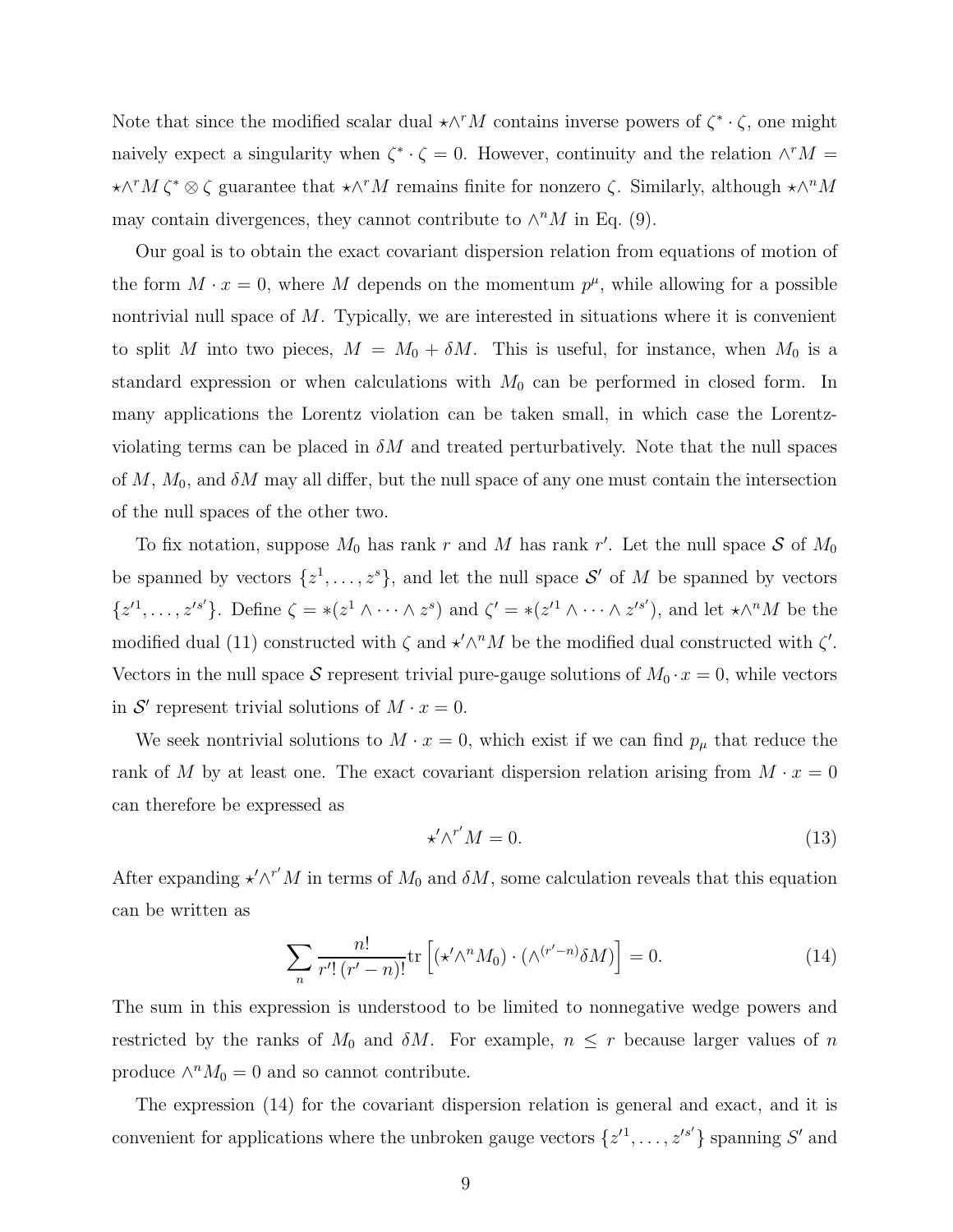thus the form of  $\zeta'$  are known. However, in some scenarios it is easier to work with the broken gauge vectors instead. In particular, in many situations of interest the null space S of  $M_0$  contains the null space S' of M,  $S \supseteq S'$ , so that  $\delta M$  acts to remove a subset of null vectors in S. Then, the ranks r of  $M_0$  and r' of M satisfy  $r \leq r'$ , and the coranks satisfy  $s' \leq s$ . Null vectors in S can then be split into those spanning S' and those spanning the complement  $\hat{S} = S - S'$ . Choosing a canonical ordering for definiteness, we write  $\{z^1, \ldots, z^s\} = \{\hat{z}^1, \ldots, \hat{z}^s, z'^1, \ldots, z'^{s'}\},\$  where  $\hat{s} = s - s' = r' - r$  is the number of gauge symmetries in  $M_0$  that are broken in M. Introducing  $\xi = (\hat{z}^1 \otimes \hat{z}^{1*}) \wedge \cdots \wedge (\hat{z}^s \otimes \hat{z}^{s*}),$ calculation then yields an alternative form for the dispersion relation,

$$
\sum_{n} \frac{n!(r'-n)!}{r'!(r-n)!^2} \text{tr}\left[ \left( (\star \wedge^{n} M_0) \wedge \xi \right) \cdot (\wedge^{(r'-n)} \delta M) \right] = 0, \tag{15}
$$

which holds for  $S \supseteq S'$  and is convenient when the form of the broken gauge vectors  $\{\widehat{z}^1,\ldots,\widehat{z}^s\}$  is known.

A comparatively simple special case of the above arises when  $M$  and  $M_0$  have the same null space S, so that  $\zeta = \zeta'$ . In this case,  $\delta M$  preserves the gauge invariance of  $M_0$  and the null space of  $\delta M$  must contain S. The exact covariant dispersion relation then reduces to

$$
\sum_{n} \frac{n!}{r!(r-n)!} \text{tr}\left[ (\star \wedge^{n} M_0) \cdot (\wedge^{(r-n)} \delta M) \right] = 0. \tag{16}
$$

For example, with  $M_0$  corresponding to the usual linearized Einstein-Hilbert term in the Lagrange density and taking  $r = 6$ , Eq. (16) provides the exact covariant dispersion relation for the general linearized gravitational theory formed by extending linearized GR with arbitrary gauge-invariant terms. As another example, if neither  $M$  nor  $M_0$  has any gauge symmetry then  $r = 10$ , and Eq. (16) provides the covariant dispersion relation for any  $\delta M$ with or without gauge invariance.

As an application of the above results, consider linearized GR. The linearized Einstein field equations take the form  $M_{0\mu\nu}{}^{\rho\sigma}h_{\rho\sigma} = 0$ . The operator  $M_{0\mu\nu}{}^{\rho\sigma}$  can be expressed as

$$
M_{0\mu\nu}^{\rho\sigma} = \frac{1}{2}p^2(\pi_{\mu\nu}^{\rho\sigma} - P_{\mu\nu}^{\rho\sigma}),\tag{17}
$$

where the projections  $P^{\mu\nu}$  and  $\pi_{\mu\nu}{}^{\rho\sigma}$  given by

$$
P^{\mu\nu} = \eta^{\mu\nu} - \frac{p^{\mu}p^{\nu}}{p^2}, \quad \pi_{\mu\nu}^{\ \rho\sigma} = \frac{1}{2}P_{\mu}^{\ (\rho}P_{\nu}^{\ \sigma)} \tag{18}
$$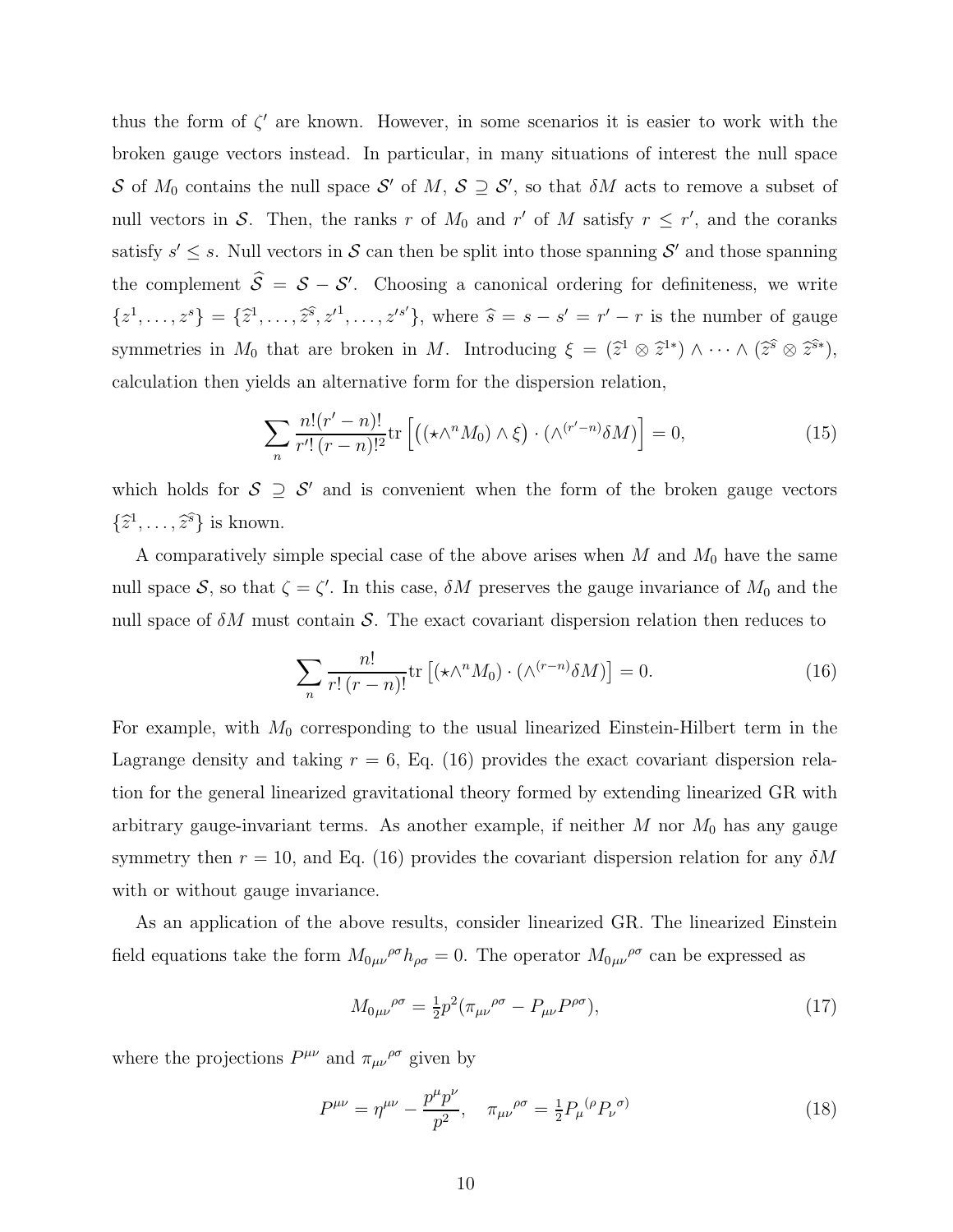are a subset of the standard spin-2 projection operators [60, 61]. Note that the trace of P is 3, while that of  $\pi$  is 6. The wedge products are found to be

$$
\wedge^n M_0 = \frac{p^{2n}}{2^n} \left[ \wedge^n \pi - n(\wedge^{(n-1)} \pi) \wedge (P \otimes P) \right],\tag{19}
$$

and the scalar dual is

$$
\star \wedge^6 M_0 \ = \ \frac{p^{12}}{2^6 (\zeta^* \cdot \zeta)^2} \left[ \zeta \cdot \wedge^r \pi \cdot \zeta^* - 6 \zeta \cdot \left( (\wedge^5 \pi) \wedge (P \otimes P) \right) \cdot \zeta^* \right]. \tag{20}
$$

The first term in the brackets is just  $\zeta^* \cdot \zeta$ . The second term gives  $-\zeta^* \cdot \zeta P \cdot P = -\zeta^* \cdot \zeta \text{tr} P =$  $-3\zeta^* \cdot \zeta$ . The four gauge vectors can be written as  $(z^{\kappa})^{\mu\nu} = (Z^{\kappa})^{(\mu}p^{\nu})$ ,  $\kappa = 1, \ldots, 4$ , where  $(Z^{\kappa})^{\mu}$  are four independent vectors. This implies  $\zeta^* \cdot \zeta = 6! 2^5 |Z|^2 p^8$ , where  $Z = \det(Z^{\kappa}{}_{\alpha})$ . Putting together the pieces yields

$$
\star \wedge^6 M_0 = -\frac{p^4}{6! \, 2^{10} |Z|^2}.\tag{21}
$$

The dispersion relation for linearized GR is thus found to be  $p^4 = 0$ , matching the standard result.

Next, consider the case where linearized GR is corrected by generic gauge-invariant terms. This case has been explicitly treated in Ref. [46]. We write  $M = M_0 + \delta M$ , where  $M_0$  is given by Eq. (17) and  $\delta M$  has at least the gauge invariances of  $M_0$  but is otherwise arbitrary. We can simplify this case by noting that the factor  $\pi - P \otimes P$  of projection operators appearing in  $M_0$  obeys  $(\pi - P \otimes P) \cdot (\pi - \frac{1}{2})$  $\frac{1}{2}P \otimes P$  =  $\pi$ . The combination  $\varpi = \pi - \frac{1}{2}$  $\frac{1}{2}P \otimes P$  can therefore be viewed as the gauge-invariant inverse of  $\pi - P \otimes P$ , which suggests defining

$$
\tilde{M} = M \cdot \varpi = \left(\frac{1}{2}p^2\pi + \delta \tilde{M}\right),
$$
\n
$$
\delta \tilde{M} = \delta M \cdot \varpi = \delta M \cdot \left(I - \frac{1}{2}\eta \otimes \eta\right) \cdot \pi,
$$
\n(22)

where  $I-\frac{1}{2}$  $\frac{1}{2}\eta \otimes \eta$  is the trace-reversal operator. A short derivation then reveals that

$$
\star \wedge^6 M = \star \left( \wedge^6 \check{M} \cdot \wedge^6 (\pi - P \otimes P) \right) = -2 \star \wedge^6 \check{M}, \tag{23}
$$

so the dispersion relation for M is the same as that for  $\check{M}$ . Direct calculation gives

$$
\star \wedge^6 M = -\frac{1}{6!2^{10}|Z|^2} \sum_{n=0}^6 2^n p^{4-2n} \text{tr}(\wedge^n \delta \breve{M}).\tag{24}
$$

With the reasonable assumption that higher-order terms remain finite as  $p^2 \to 0$ , this implies the leading-order covariant dispersion relation

$$
p^4 + 2p^2 \delta \breve{M}_1 + 2(\delta \breve{M}_1^2 - \delta \breve{M}_2) = 0,\tag{25}
$$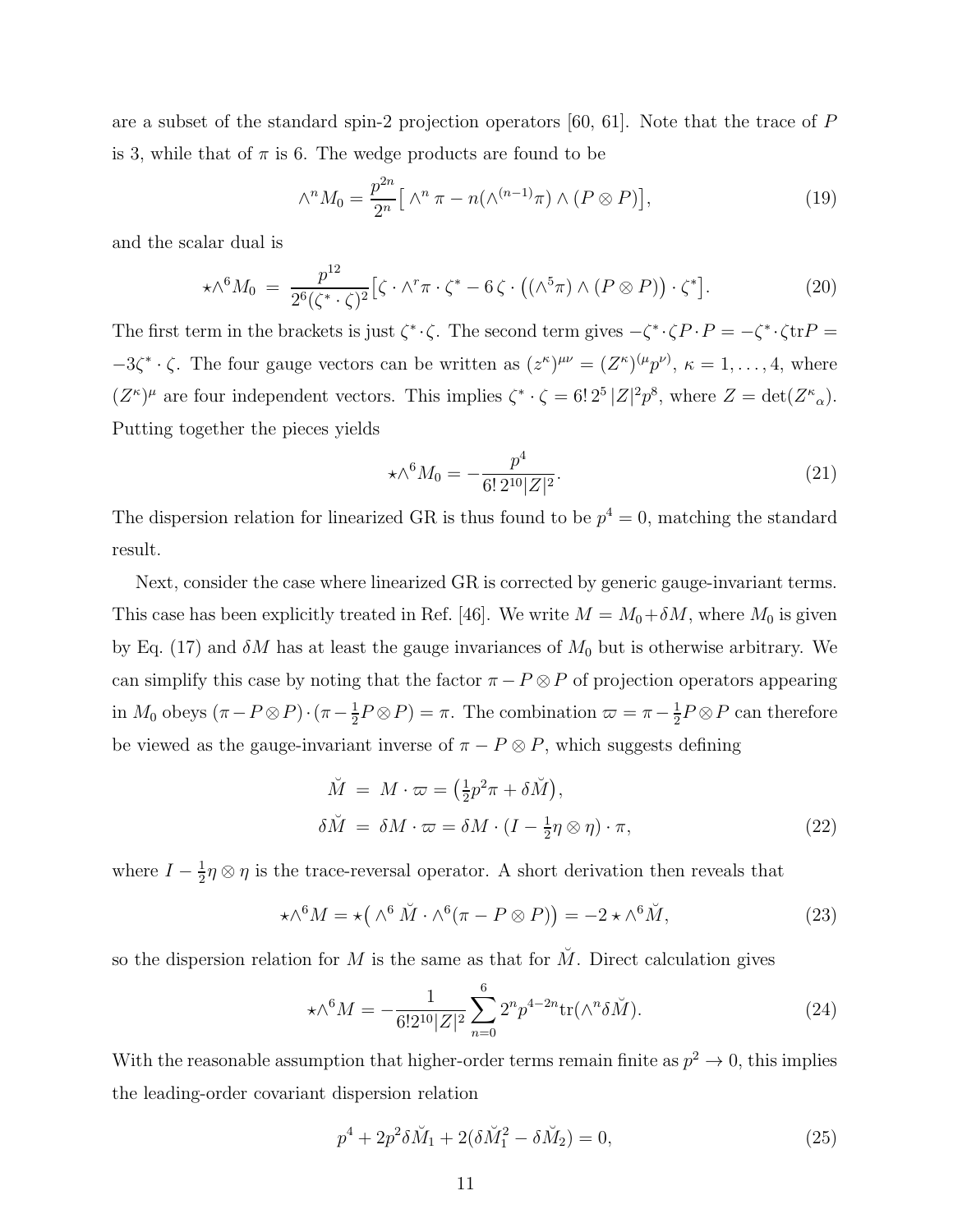where  $\delta \check{M}_n = \text{tr}(\delta \check{M}^n)$ . The solution for the two perturbative modes is

$$
p^2 = -\delta \breve{M}_1 \mp \sqrt{2\delta \breve{M}_2 - \delta \breve{M}_1^2}.
$$
\n(26)

Upon explicit evaluation of the traces for the general gauge-invariant terms listed in Table I, this equation reduces correctly to the results (5) and (6) for the dispersion relation given in Ref. [46].

With these previously known examples reproduced, we turn to the case where linearized GR is instead corrected by arbitrary gauge-violating terms. The covariant dispersion relation takes the form (13) with  $S \supseteq S'$ , so to evaluate it explicitly we must determine the modified duals that appear in Eq. (15). They are

$$
\star \wedge^n M_0 = \frac{p^{2n}}{2^n} \star \left( \wedge^n \pi - n(\wedge^{(n-1)} \pi) \wedge (P \otimes P) \right). \tag{27}
$$

After some calculation, we find the covariant dispersion relation to be

$$
\sum_{n} \frac{(n+\hat{s})!}{n!} 2^n p^{4-2n} \text{tr}\left[ \left( (\wedge^n \varpi) \wedge \xi \right) \cdot (\wedge^{(n+\hat{s})} \delta M) \right] = 0. \tag{28}
$$

The number of terms in the sum is restricted by the rank  $\delta r$  of  $\delta M$ , which may be less than the total rank r'. The limits on the sum are thus  $0 \le n \le \delta r - \hat{s}$ .

The result (28) is the exact covariant dispersion relation for any linearized model of gravity, with or without gauge violation and with or without Lorentz violation. For example, the gauge-invariant scenario (24) is contained as the special case when  $r' = 6$ . The framework developed here therefore realizes the desired goal of a model-independent approach to modifications of linearized gravity. It provides calculational tools for arbitrary models and also permits identifying generic features. As an example of the latter, we can see that the complexity of the exact covariant dispersion relation is determined by the rank  $\delta r$  of  $\delta M$ and the number  $\hat{s}$  of symmetries of  $M_0$  broken by  $\delta M$ . In particular, the number of terms in the exact dispersion polynomial is  $\delta r - \hat{s} + 1$ , which can constrain physical aspects of the solutions. Consider, for instance, the case where rank of  $\delta M$  matches the number of gauge symmetries broken by  $\delta M$ ,  $\delta r = \hat{s}$ . Only one term then survives in the dispersion relation. Since that term is proportional to  $p^4$ , we find the striking result that all models of this type must leave unaffected the conventional dispersion relation  $p^2 = 0$ .

As an explicit illustration, consider any model in which only a single gauge symmetry associated with a vector  $\hat{z}$  is broken. This implies  $r' = 7$  and  $\xi = \hat{z} \otimes \hat{z}^*$ , and the first few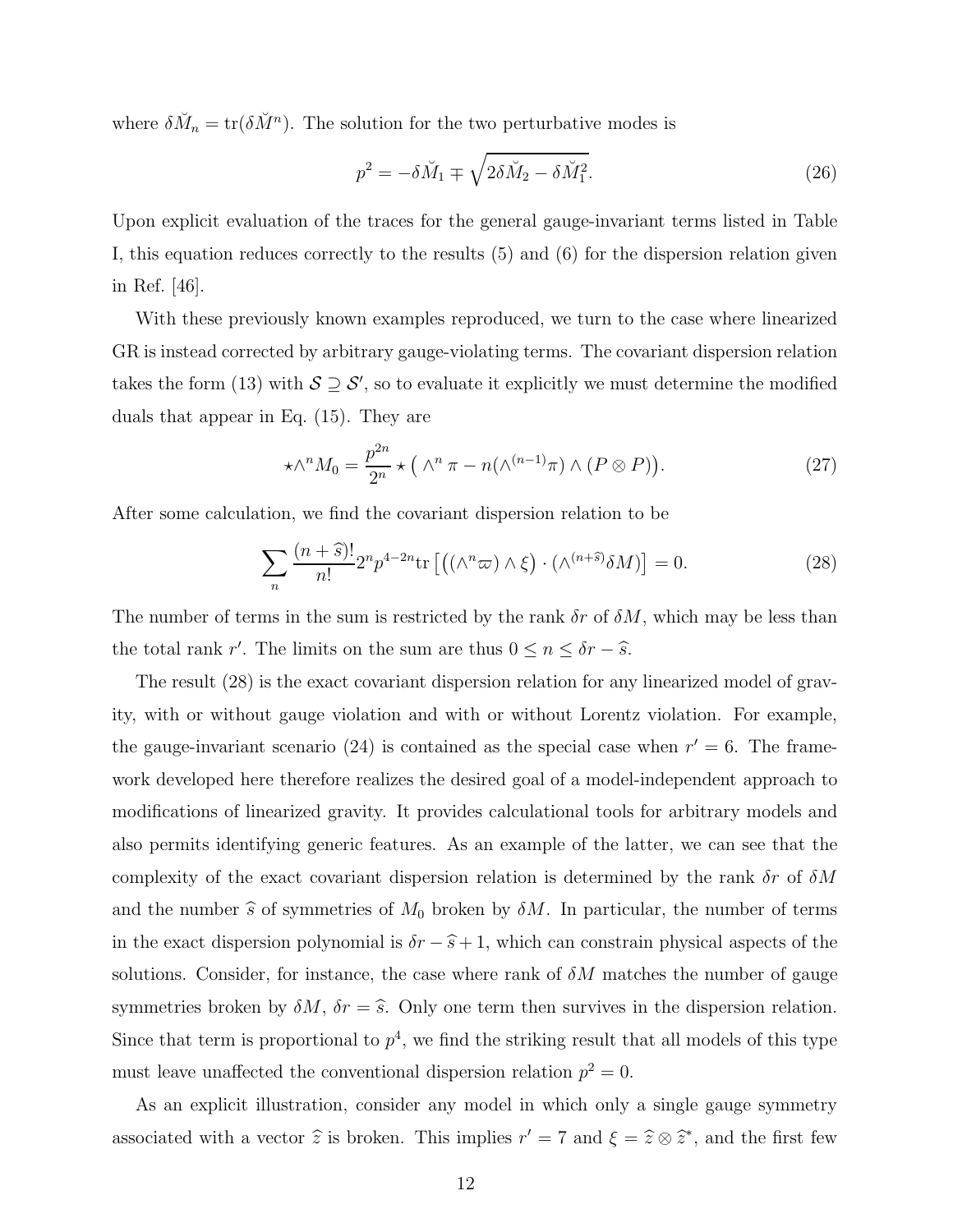terms of the exact covariant dispersion relation are calculated to be

$$
0 = p4 \hat{z}^* \delta M \hat{z} + 2p2 \left[ tr(\delta \check{M}) \hat{z}^* \delta M \hat{z} - \hat{z}^* \delta \check{M} \delta M \hat{z} \right]
$$
  
+2 \left[ tr(\delta \check{M})^2 - tr(\delta \check{M} \delta \check{M}) \right] \hat{z}^\* \delta M \hat{z}  
+4 \hat{z}^\* \delta \check{M} \delta \check{M} \delta M \hat{z} - 4tr(\delta \check{M}) \hat{z}^\* \delta \check{M} \delta M \hat{z} + ... \t(29)

When the rank  $\delta r$  of  $\delta M$  is one, this result reduces to the monomial  $p^4\hat{z}^*\delta M\hat{z} = 0$  and so gives the usual dispersion relation  $p^2 = 0$ , in agreement with the conclusion above. However, when  $\delta r > 1$ , the dispersion relation becomes a polynomial, and the solutions can describe modifications to the behavior of the gravitational modes.

Since the covariant dispersion relation (28) is exact, it governs all gravitational modes. However, inspection reveals that terms having larger values of  $n$  involve traces of higher powers of  $\delta M$ , so Eq. (28) is naturally configured for perturbative reasoning concerning the usual modes of GR. Although the terms with  $n \geq 3$  naively contain inverse powers of  $p^2$ , in fact this behavior is excluded by continuity and so any contributions from them are perturbatively small. The three terms with  $n = 0, 1, 2$  are therefore the ones of perturbative relevance, and they yield a quadratic dispersion relation whose solution describes perturbative effects on the usual gravitational modes of GR. This structure can be seen explicitly in the example (29) with only a single broken gauge symmetry. The solution in this case takes the generic form (26), with the factors of  $\delta \check{M}_1$  and  $\delta \check{M}_2$  replaced by factors of the polyomial coefficients in Eq. (29).

Another interesting special case is the set of models with coefficients having only purely temporal components, which is a subset of the isotropic limit. All gauge-invariant models of this type are discussed in Ref. [46]. For example, the operator  $s^{(d)\mu\rho\circ\nu\sigma\circ\sigma^{d-4}}$  contains models with purely temporal components that can be isolated by working with its double dual and restricting attention to the components  $(\bar{s}^{(d)})^{00...}$  with  $d-2$  temporal indices. Observational constraints on these coefficients have been placed using gravitational waves and other techniques [35, 36, 38, 44, 45, 49, 51, 52].

Many of the gauge-violating representations listed in Table I also contain coefficients with purely temporal components. Typically, these generate nontrivial effects on the gravitational modes. The observational implications of these lie beyond our present scope and offer an interesting open direction for future investigation. Note, however, that some of these cases may produce no measurable effects. Consider, for example, the operator  $k^{(d,1)\mu\nu\rho\sigma\circ^{d-2}}$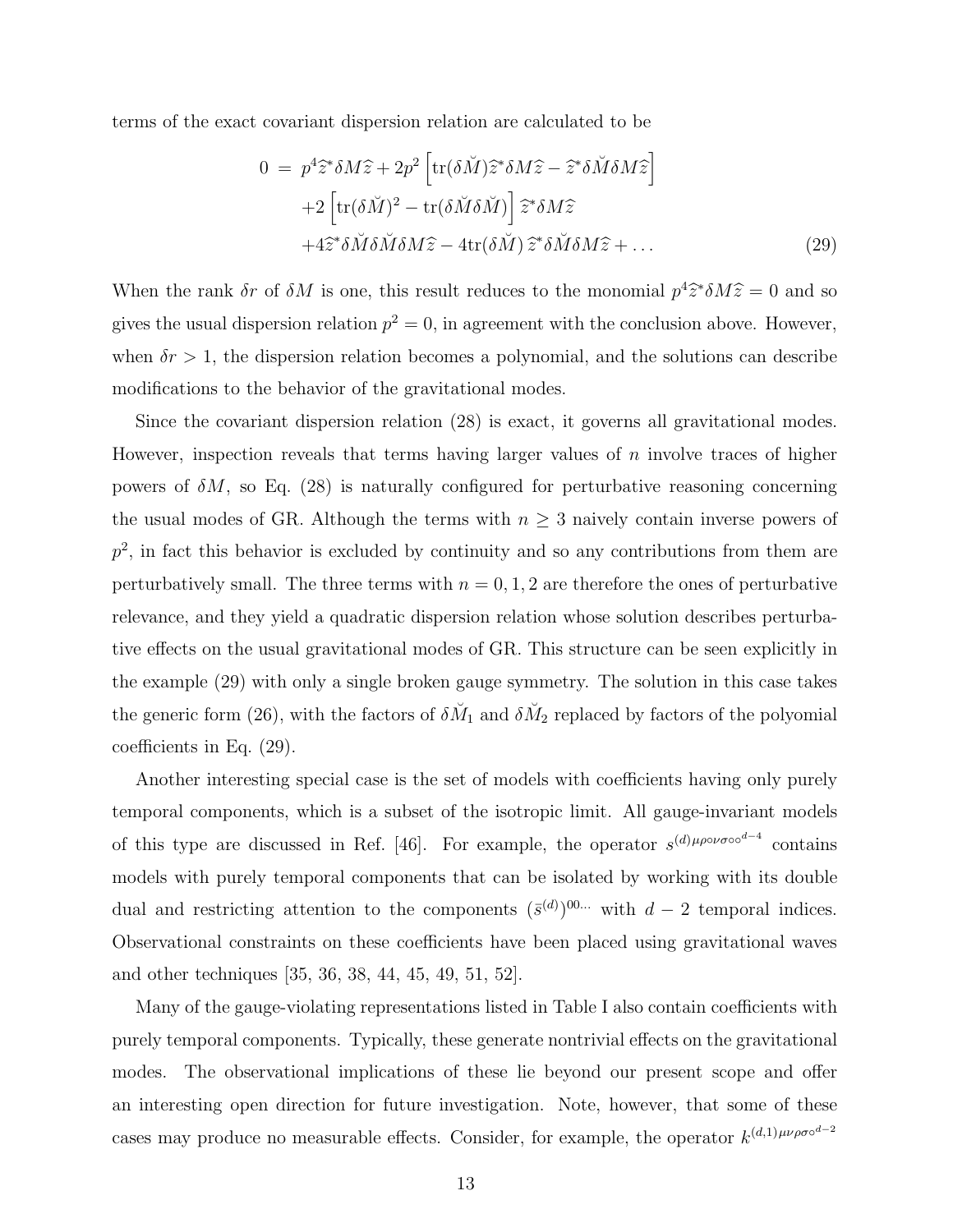restricted to the components  $k^{(d,1)00...}$  with  $d+2$  temporal indices. The matrix  $\delta M$  is then of rank  $\delta r = 1$  and has nonzero component  $\delta M_{00}^{00} = \sum_{d} k^{(d,1)00...} E^{d-2}$ . A single broken gauge vector exists, which can be taken as  $\hat{z}^{\mu\nu} = \eta^{0(\mu} p^{\nu)}$ , so  $\hat{s} = 1$  as well. The dispersion relation becomes  $p^4 \sum_{d} k^{(d,1)00...} E^d = 0$  and reduces to  $p^2 = 0$ , in agreement with the general result for  $\delta r = \hat{s}$  discussed above. These coefficients therefore have no effect on the behavior of the usual gravitational modes.

More involved cases exist that also leave unaffected the usual gravitational modes. One example with  $\delta r = \hat{s} = 2$  involves the CPT-odd operator  $q^{(d,3)\mu\rho\circ\nu\sigma\circ^{d-3}}$  for  $d = 3$ . Taking the dual of this and restricting to the purely temporal coefficient  $\tilde{q}^{(3,3)000}$  produces a ranktwo matrix  $\delta M$  with nonvanishing components  $\delta M^{0j0k} = -i \tilde{q}^{(3,3)000} \epsilon_{jkl} p^l/8$  that is symmetric under interchange of the first or second pair of indices and is antisymmetric under interchange of the pairs. Two unbroken gauge vectors exist, which can be taken as  $(z'^0)^{\mu\nu} = \eta^{0(\mu} p^{\nu)}$  and  $(z')^{\mu\nu} = p^{\mu}p^{\nu}$ . Calculation shows the dispersion relation is  $p^4(\tilde{q}^{(3,3)000})^2E^4 = 0$  and so again yields  $p^2 = 0$ , as expected. Other components of  $q^{(3,3)\mu\rho\lambda\nu\sigma}$  can, however, modify gravitational propagation [62].

To summarize, we have provided in this work a framework for studying diffeomorphism and Lorentz violations in linearized gravity theories. The techniques developed here yield the classification and enumeration of all gauge-invariant and gauge-violating terms in the general effective field theory for the metric fluctuation. For the various possible scenarios, we have obtained the exact covariant dispersion relations for the gravitational modes. The expressions hold for operators of arbitrary mass dimension, and reduce to known results in suitable special limits. Results for any specific model of linearized gravity can be extracted as a special limit. The work opens the path to model-independent phenomenological studies of arbitrary gauge and Lorentz violation in nature, representing a broad arena for search and discovery.

This work was supported in part by the United States Department of Energy under grant number DE-SC0010120, by the United States National Science Foundation under grant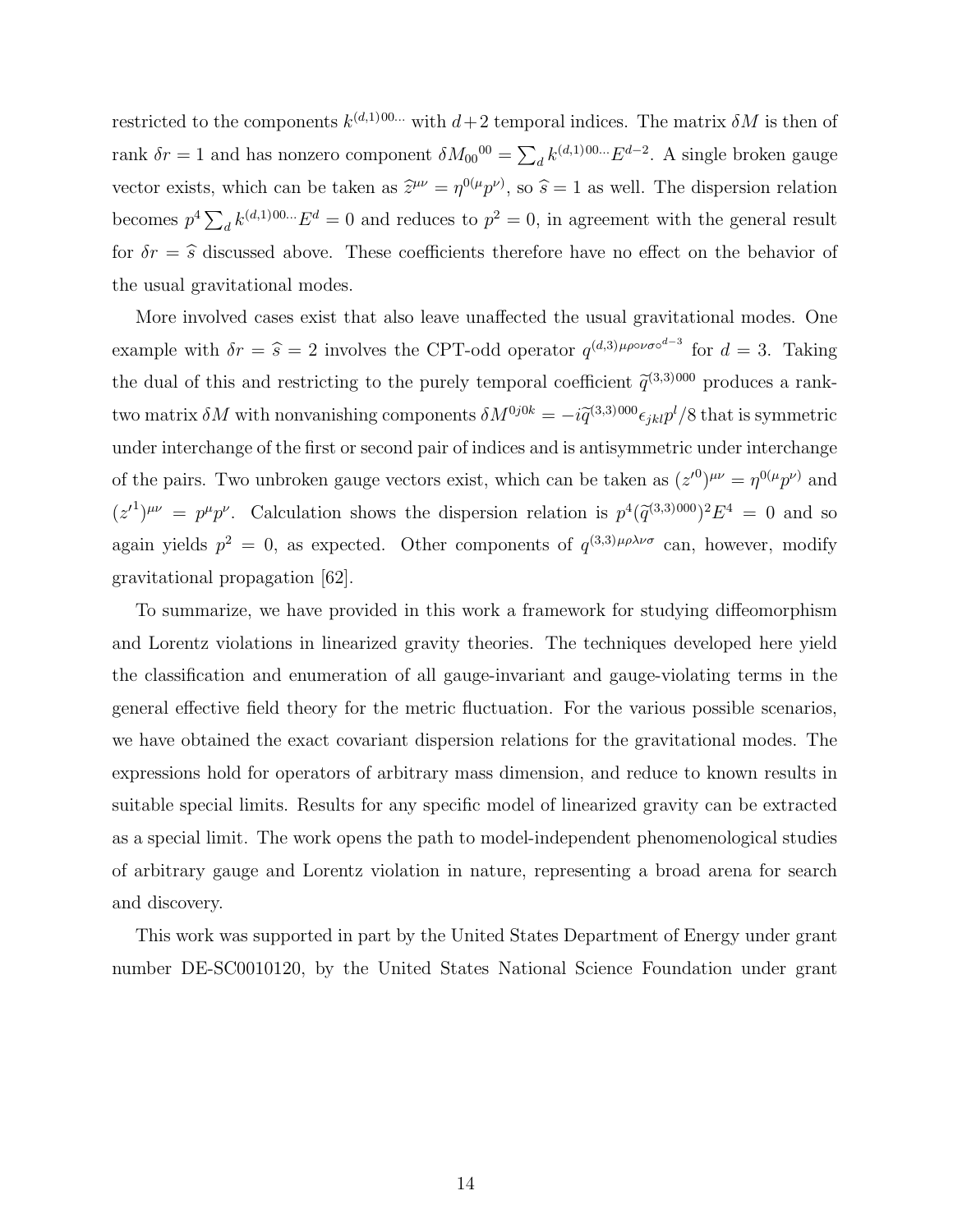number PHY-1520570, and by the Indiana University Center for Spacetime Symmetries.

- [1] V.A. Kostelecký and S. Samuel, Phys. Rev. D 39, 683 (1989); V.A. Kostelecký and R. Potting, Nucl. Phys. B 359, 545 (1991).
- [2] For reviews see, e.g., A. Hees, Q.G. Bailey, A. Bourgoin, H. Pihan-Le Bars, C. Guerlin, and C. Le Poncin-Lafitte, Universe 2, 30 (2016); J.D. Tasson, Rept. Prog. Phys. 77, 062901 (2014); C.M. Will, Liv. Rev. Rel. 17, 4 (2014); S. Liberati, Class. Quantum Grav. 30, 133001 (2013); R. Bluhm, Lect. Notes Phys. 702, 191 (2006).
- [3] V.A. Kostelecký, Phys. Rev. D 69, 105009 (2004).
- [4] V.A. Kostelecký and R. Potting, Phys. Rev. D 51, 3923 (1995); D. Colladay and V.A. Kosteleck´y, Phys. Rev. D 55, 6760 (1997); Phys. Rev. D 58, 116002 (1998).
- [5] Y. Nambu, Phys. Rev. Lett. 4, 380 (1960); J. Goldstone, Nuov. Cim. 19, 154 (1961); J. Goldstone, A. Salam, and S. Weinberg, Phys. Rev. 127, 965 (1962).
- [6] R. Bluhm, V.A. Kostelecký, C.D. Lane, and N. Russell, Phys. Rev. D 68, 125008 (2003); Phys. Rev. Lett. 88, 090801 (2002); V.A. Kostelecký and M. Mewes, Phys. Rev. D 66, 056005 (2002).
- [7] V.A. Kostelecký and N. Russell, *Data Tables for Lorentz and CPT Violation*, 2017 edition, arXiv:0801.0287v10.
- [8] R. Bluhm and V.A. Kostelecký, Phys. Rev. D 71, 065008 (2005); R. Bluhm, S.-H. Fung, and V.A. Kostelecký, Phys. Rev. D **77**, 065020 (2008).
- [9] E. Noether, Gott. Nachr. 1918, 235 (1918).
- [10] For a pedagogical review see, e.g., S. Coleman, Subnucl. Ser. 11, 139 (1975).
- [11] See, e.g., C.W. Misner, K.S. Thorne, and J.A. Wheeler, Gravitation, W.H. Freeman, San Fransisco, 1973; F.W. Hehl, P. von der Hyde, and G.D. Kerlick, Rev. Mod. Phys. 48, 393 (1976).
- [12] V.A. Kostelecký, Phys. Lett. B **701**, 137 (2011).
- [13] R. Bluhm, Phys. Rev. D 91, 065034 (2015); Phys. Rev. D 94, 104034 (2017).
- [14] E.C.G. Stueckelberg, Helv. Phys. Acta **30**, 209 (1957).
- [15] N. Arkani-Hamed, H. Georgi, and M.D. Schwartz, Ann. Phys. 305, 96 (2003).
- [16] Q.G. Bailey and V.A. Kostelecký, Phys. Rev. D **74**, 045001 (2006).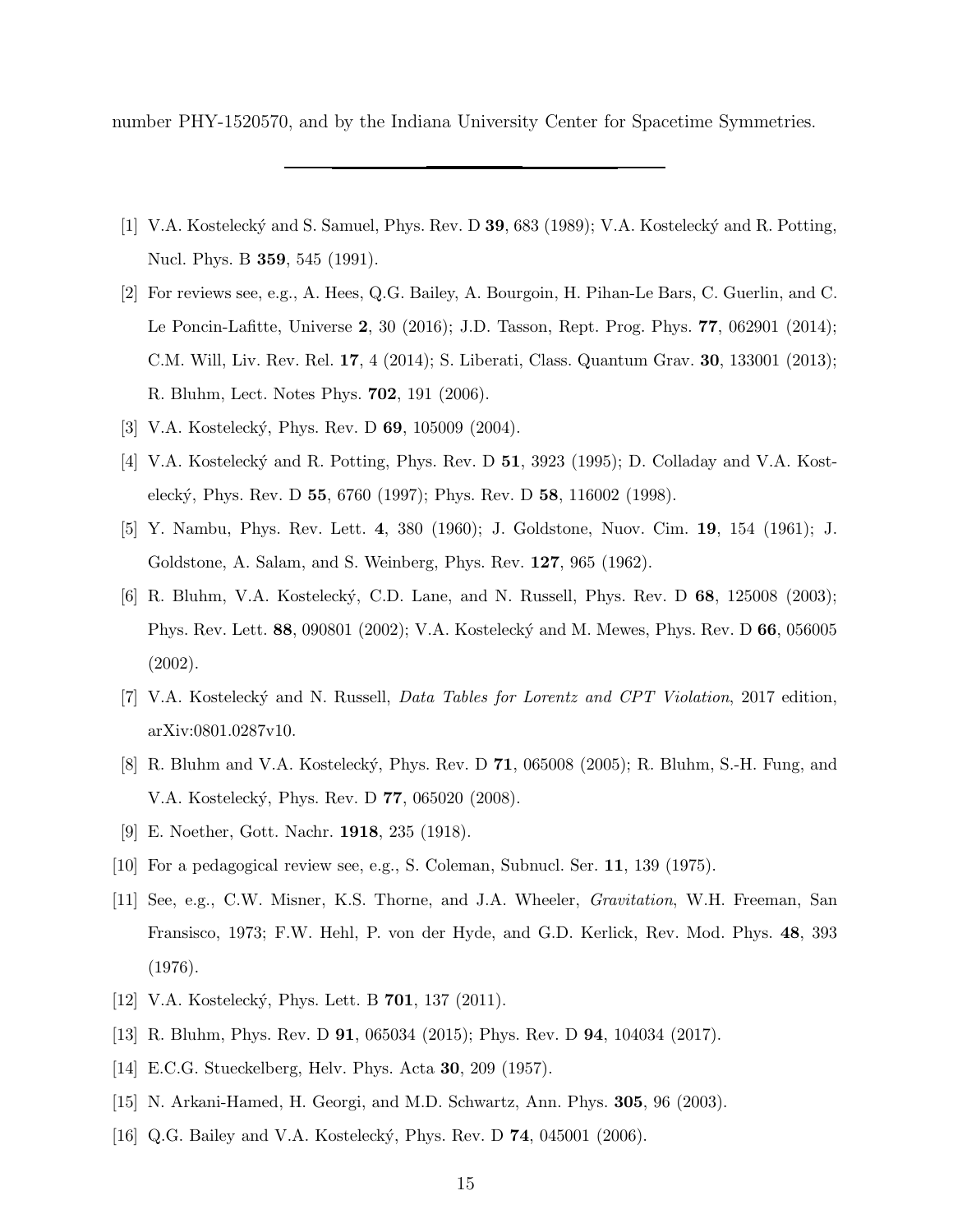- [17] V.A. Kostelecký and J.D. Tasson, Phys. Rev. Lett. **102**, 010402 (2009).
- [18] M.D. Seifert, Phys. Rev. D 79, 124012 (2009); Phys. Rev. D 81, 065010 (2010).
- [19] B. Altschul, Q.G. Bailey, and V.A. Kosteleck´y, Phys. Rev. D 81, 065028 (2010).
- [20] V.A. Kostelecký and J. Tasson, Phys. Rev. D 83, 016013 (2011).
- [21] Q.G. Bailey and R. Tso, Phys. Rev. D 84, 085025 (2011).
- [22] J.D. Tasson, Phys. Rev. D **86**, 124021 (2012).
- [23] Q.G. Bailey, V.A. Kostelecký, and R. Xu, Phys. Rev. D **91**, 022006 (2015).
- [24] Y. Bonder, Phys. Rev. D **91**, 125002 (2015).
- [25] R.J. Jennings and J.D. Tasson, Phys. Rev. D **92**, 125028 (2015).
- [26] Q.G. Bailey and D. Havert, Phys. Rev. D 96, 064035 (2017).
- [27] J.B.R. Battat, J.F. Chandler, and C.W. Stubbs, Phys. Rev. Lett. 99, 241103 (2007).
- [28] H. M¨uller, S.-w. Chiow, S. Herrmann, S. Chu, and K.-Y. Chung, Phys. Rev. Lett. 100, 031101 (2008).
- [29] K.-Y. Chung, S.-w. Chiow, S. Herrmann, S. Chu, and H. M¨uller, Phys. Rev. D 80, 016002 (2009).
- [30] D. Bennett, V. Skavysh, and J. Long, in V.A. Kostelecký, ed., CPT and Lorentz Symmetry V, World Scientific, Singapore 2011.
- [31] H. Panjwani, L. Carbone, and C.C. Speake, in V.A. Kostelecký, ed., CPT and Lorentz Symmetry V, World Scientific, Singapore 2011.
- [32] B. Altschul, Phys. Rev. D **82**, 016002 (2010).
- [33] M.A. Hohensee, S. Chu, and H. Müller, Phys. Rev. Lett. **106**, 151102 (2011).
- [34] L. Iorio, Class. Quant. Grav. 29, 175007 (2012).
- [35] Q.G. Bailey, R.D. Everett, and J.M. Overduin, Phys. Rev. D 88, 102001 (2013).
- [36] L. Shao, Phys. Rev. Lett. 112, 111103 (2014); Phys. Rev. D 90, 122009 (2014).
- [37] A. Hees, Q.G. Bailey, C. Le Poncin-Lafitte, A. Bourgoin, A. Rivoldini, B. Lamine, F. Meynadier, C. Guerlin, and P. Wolf, Phys. Rev. D 92, 064049 (2015).
- [38] C. Le Poncin-Lafitte, A. Hees and S. Lambert, Phys. Rev. D 94, 125030 (2016).
- [39] A. Bourgoin, A. Hees, S. Bouquillon, C. Le Poncin-Lafitte, G. Francou, and M.-C. Angonin, Phys. Rev. Lett. 117, 241301 (2016).
- [40] J.C. Long and V.A. Kostelecký, Phys. Rev. D **91**, 092003 (2015).
- [41] C.-G. Shao, Y.-J. Tan, W.-H. Tan, S.-Q. Yang, J. Luo, and M.E. Tobar, Phys. Rev. D 91,